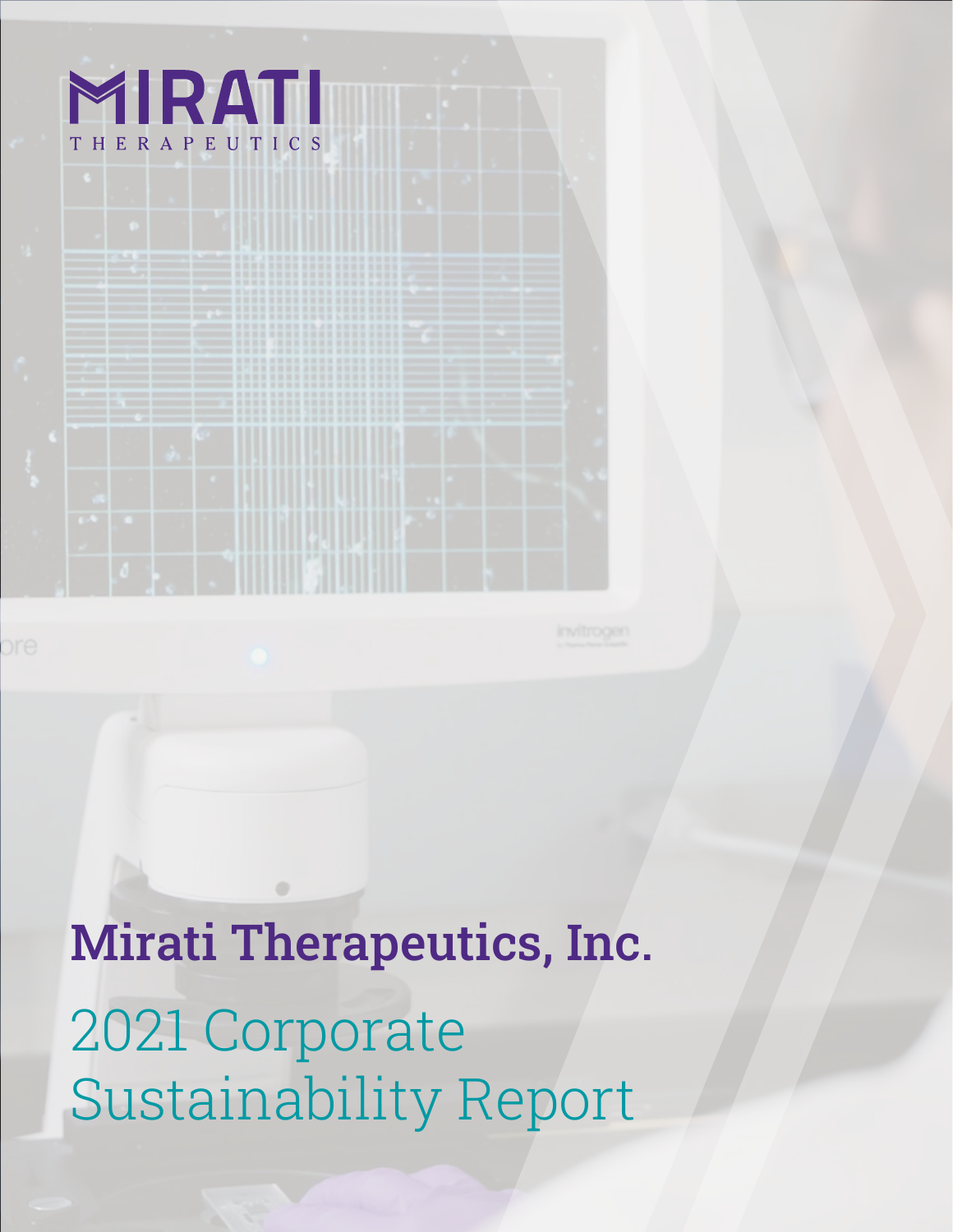# <span id="page-1-0"></span>Table of Contents

| <b>Message from the Chief Executive Officer</b>            | $\overline{3}$ |
|------------------------------------------------------------|----------------|
| <b>Our Purpose</b>                                         | 4              |
| Approach to Corporate Sustainability and About This Report | 5              |
| <b>Operating with Integrity</b>                            | 6              |
| <b>Drug Safety and Quality</b>                             | $\overline{7}$ |
| <b>Clinical Trial Programs and Standards</b>               | 8              |
| <b>Patient Access and Charitable Giving</b>                | 9              |
| <b>Attracting and Retaining Talent</b>                     | 10             |
| Occupational Health and Safety: COVID-19 Pandemic Response | 13             |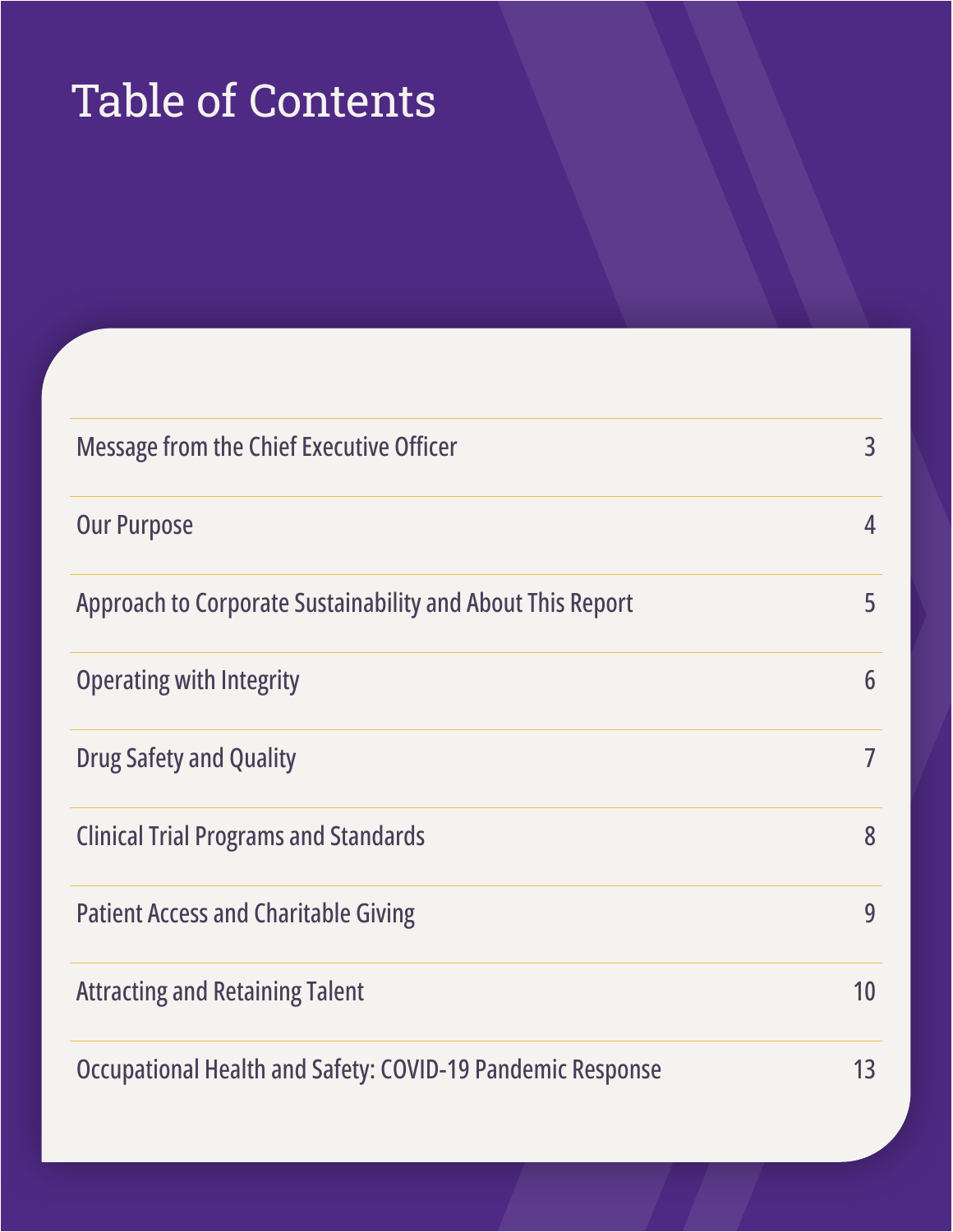## Message from the Chief Executive Officer



#### **Improving the lives of patients with cancer—this is our purpose.**

Last year, I had the honor of joining Mirati to work alongside an incredibly talented and passionate group of people to transforming the way cancer is treated.

Today, we are in the process of advancing our business from discovering and developing innovative cancer treatments to also delivering them to meaningfully impact the lives of people living with cancer. As we evolve our business, we recognize our impact and commitment can and must go beyond discovering, developing and delivering medicines. We have a responsibility to serve the communities in which we live and work.

In our first corporate sustainability report, we aim to show how our work creates value for all our stakeholders.

We are passionate about making a difference in the lives of people with cancer and positively impacting the communities in which we live. We strive to foster a workplace environment that encourages and rewards the deep sense of desire we all feel to participate in work that is important and unique. We hold ourselves to the highest ethical and operational standards, and we continue to make the investments required to meet or exceed those standards every day.

Our commitment to corporate sustainability is a commitment to the patients we serve.

Sincerely, **David Meek**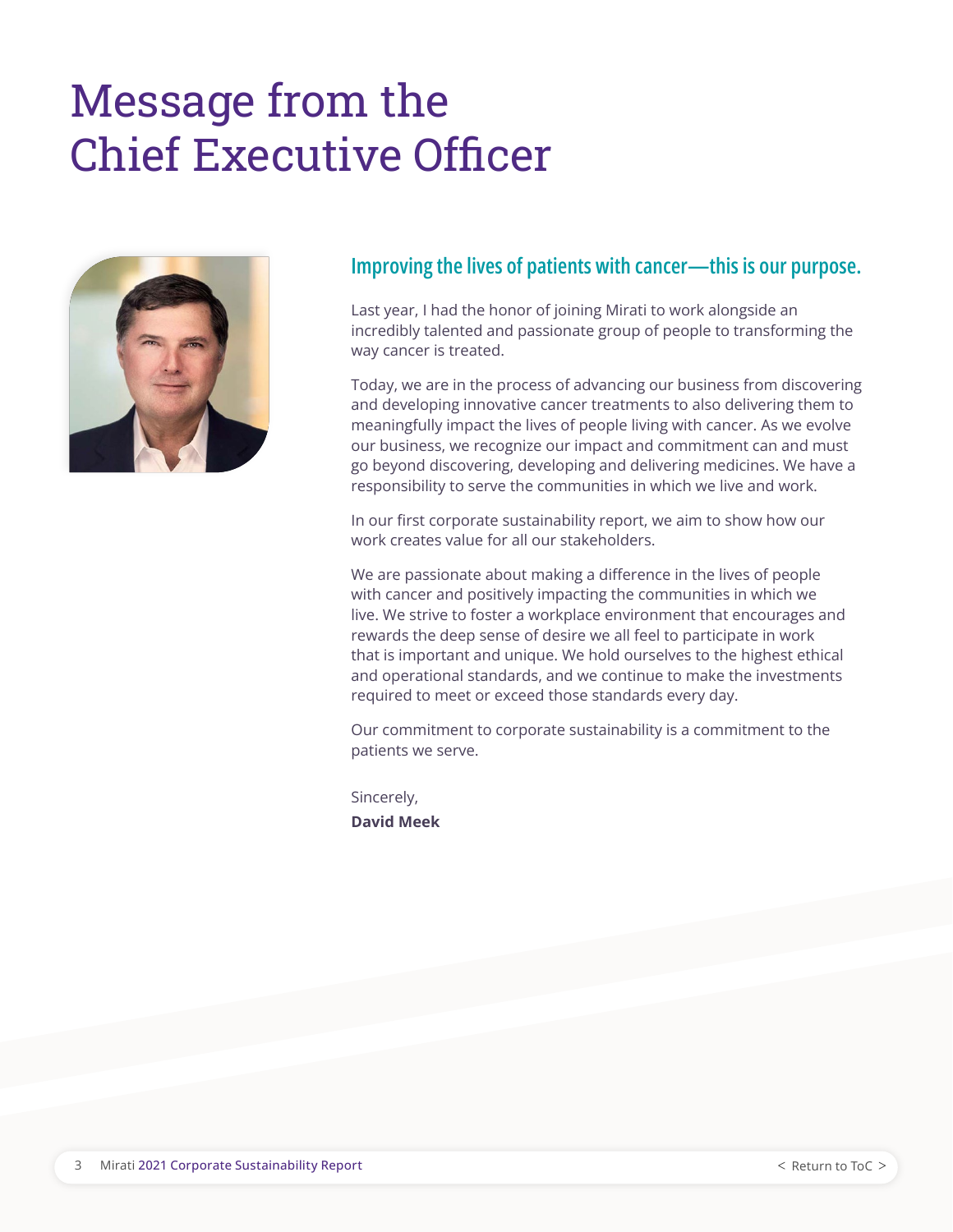### Our Purpose

**At Mirati, we are relentlessly focused on developing first-in-class and best-in-class targeted therapies to meaningfully impact the lives of patients with cancer.** 

We are boldly pursuing science that can move the needle on standards of care and making the "undruggable" druggable.

With a sense of urgency, we are persistently advancing toward our first potential approval in 2022 for a type of mutated lung cancer. We are also rapidly pushing forward on the rest of our discovery engine to find meaningful breakthroughs and targeted solutions for RAS mutant cancers, checkpoint inhibitor resistance and other genetic and immunological drivers of cancer.

By using our expanding discovery and deep translational research capabilities and through thoughtful industry collaborations and academic and community-based insight, our leading scientists are investigating tangible next-generation targeted cancer therapies, including rationale combination approaches.

Urgency, open-mindedness, accountability and collaboration ground our work and behavior. These shared values are central to who we are, what we do and how we do it.

No matter the role, we are unified by our passion for helping patients, and we are inspired by a single vision —to unlock the science behind the promise of a life beyond cancer.

Learn more about our mission, vision and values on **[Mirati.com](http://Mirati.com)**.

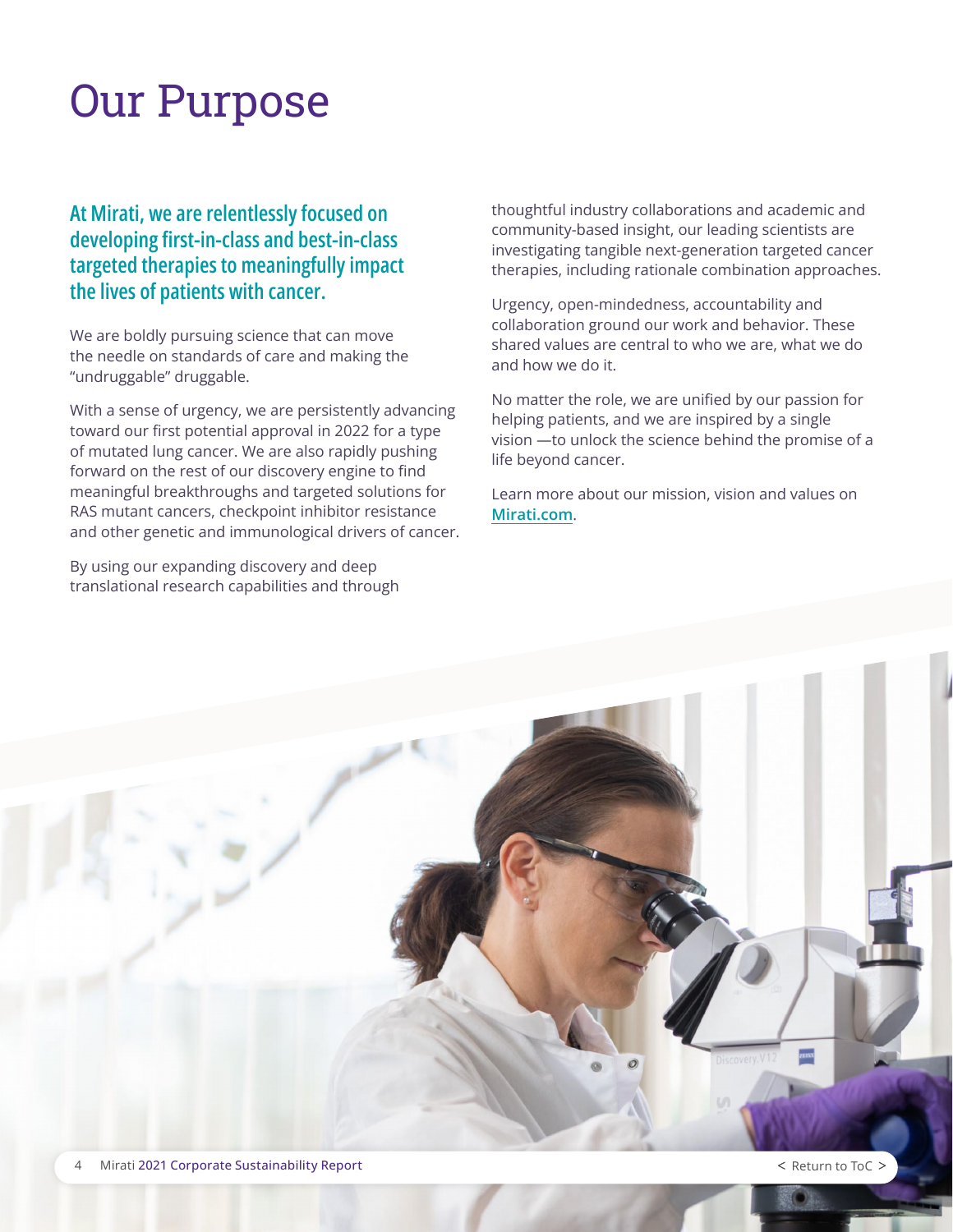## Our Approach to Corporate Sustainability and About This Report

The Mirati Board of Directors (BoD) has an active role in our overall strategy, risk management and corporate sustainability.

Specifically, the Nomination and Corporate Governance committee of the BoD oversees the governance of Mirati's environmental, sustainability and governance efforts. The Audit Committee oversees the risk factors disclosed in our Annual Report.

Our Executive Leadership Team (ELT), subject to oversight by our BoD, structures, monitors and adjusts corporate sustainability–related efforts in a manner that is consistent with our core values and in a manner that best serves the interests of Mirati and all our stakeholders.

This report provides relevant information describing our investments and resources based on the biotechnology and pharmaceuticals framework of the Sustainability Accounting Standards Board (SASB) as of November 1, 2021.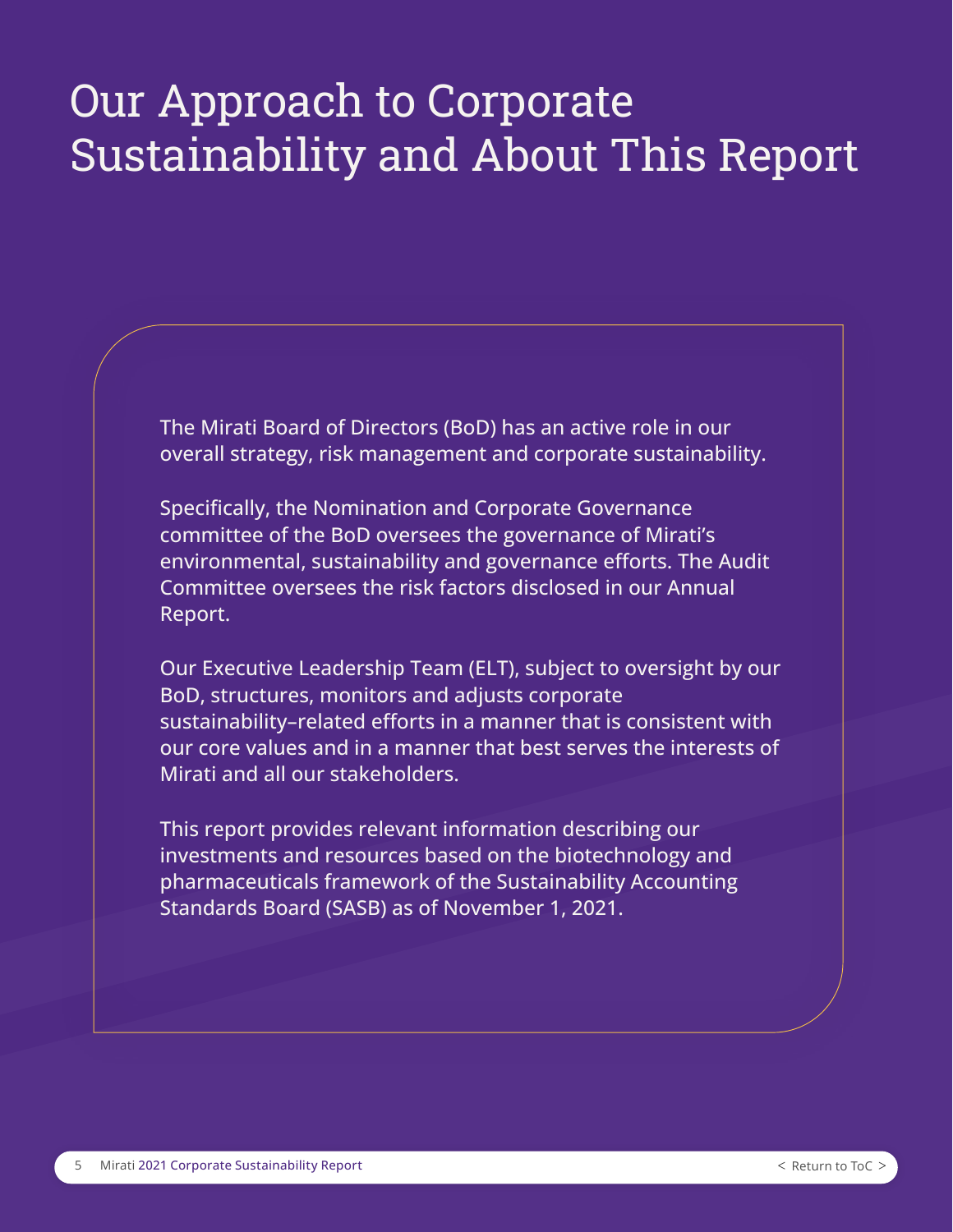# Operating with Integrity

SASB Accounting Topic: **Business Ethics** SASB Accounting Code: **HC-BP-510a**

**To patients, our employees, communities, shareholders and other stakeholders: we promise to act with integrity and operate with the highest standards of ethical behavior in all that we do.** 

It is for patients that we commit to transparency and an investment in scientific excellence, including research and development, as well as the capabilities needed to deliver scientific innovation to patients living with cancer.

We expect everyone working for and with Mirati to act with integrity at all times. We review and, where relevant, enhance our policies on an ongoing basis to ensure we continue to adhere to the highest standards of ethics and compliance.

Our principles regarding fair, ethical and honest business dealings, compliance with applicable laws and the expected standard of behavior governing all Mirati employees are outlined in our Code of Business Conduct and Ethics (Code of Conduct).

In addition, our Employee Handbook helps employees understand our critical employee policies, while our Healthcare Compliance handbook helps staff plan and execute our commercial and business strategies using a compliant approach.

Each Mirati employee is required to annually review and acknowledge the (i) the Code of Conduct, (ii) the Employee Handbook, (iii) the Healthcare Compliance Handbook, (iv) insider trading, and (v) anti-harassment modules through interactive, web-based courses.

The BoD has delegated responsibility for oversight of business ethics to the Audit Committee. Our General Counsel has primary responsibility for dayto-day oversight and management of our ethics and compliance program.

Topics in Our Code of Conduct:

- Honest and Ethical Conduct
- Conducting Research with Integrity
- Regulatory Compliance
- Insider Trading
- Conflicts of Interest
- Fair Dealing
- Gifts and Entertainment
- Confidentiality
- Environmental Compliance
- Legal
- Corporate Compliance
- International Business Laws
- Antitrust

In the event of an ethical concern, Mirati personnel can approach their manager, approach General Counsel or use Mirati's **[compliance hotline](https://secure.ethicspoint.com/domain/media/en/gui/51432/index.html)**. All complaints are investigated by the General Counsel.

Retaliation in any form against an employee or applicant who in good faith complains of an issue, who reports a complaint or who cooperates in the investigation of a complaint is strictly prohibited, and may itself be cause for appropriate disciplinary action, up to immediate dismissal from employment.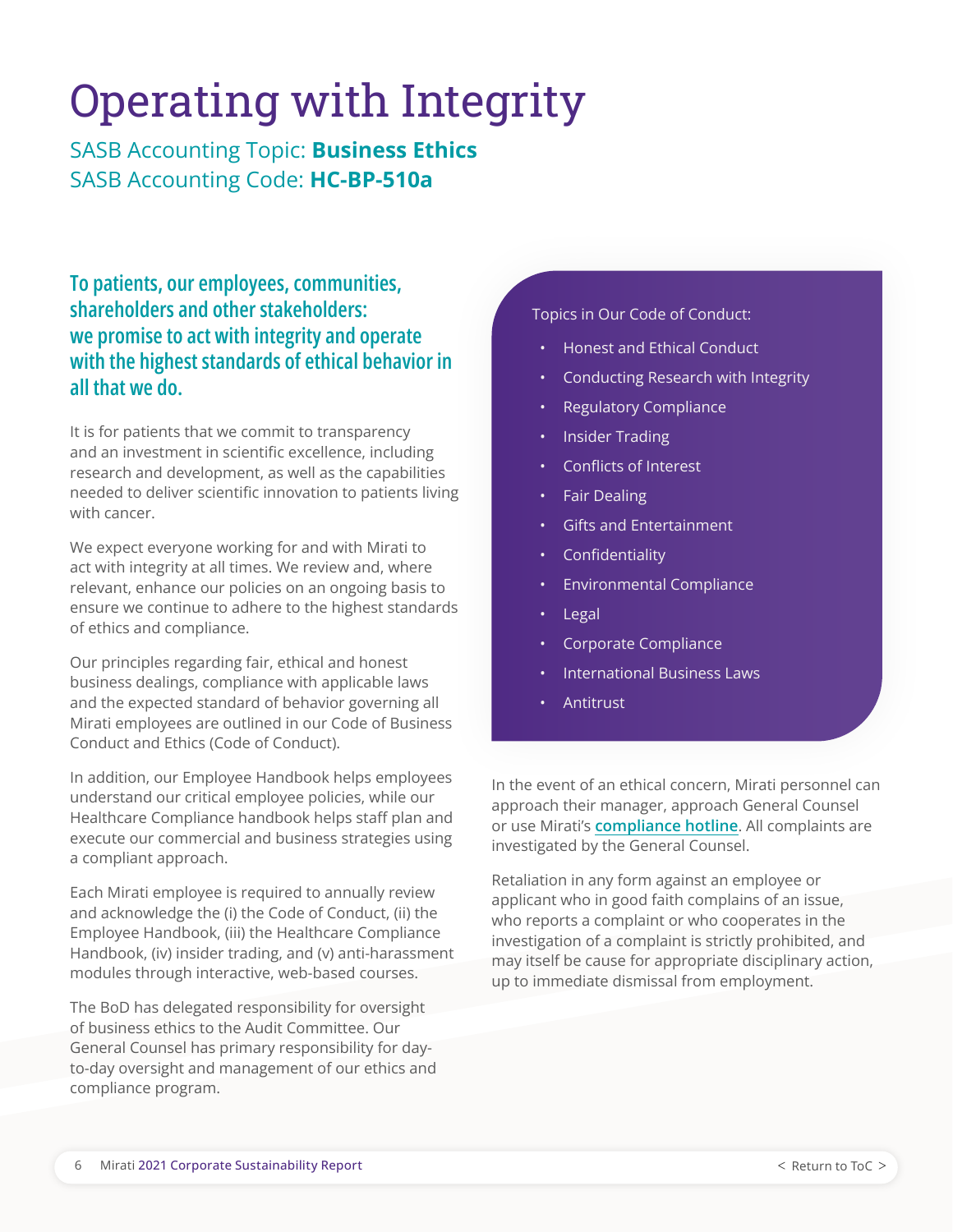## Drug Safety and Quality

SASB Accounting Topic: **Drug Safety** SASB Accounting Code: **HC-BP-250a**

The safety of patients in our clinical studies is a company-wide focus. We are committed to the continuous evaluation of the benefits and risks of our investigational products and to taking action to protect the safety and well-being of those taking our therapies.

Our Pharmacovigilance and Safety Risk Management function consists of physicians, pharmacists, nurses and other trained professionals who manage the collection, monitoring, evaluation and reporting of safety information. This function conducts ongoing assessment of the safety risk profile of our investigational medicines throughout all stages of product development.

Potential safety concerns are communicated to researchers, participants and regulators in compliance with U.S. Food and Drug Administration (FDA) regulations, International Council for Harmonization guidelines and global industry Good Vigilance Practice (GVP). All pharmacovigilance activities are conducted under strict internal Standard Operating Procedures or those of our contracted partners.

All staff in Pharmacovigilance and Safety Risk Management undertake regular training on pharmacovigilance processes, including Standard Operating Procedures. We also monitor the quality of the safety work done by our partners and confirm adherence to regulations and guidelines.

We do not own or operate manufacturing facilities for any of our investigational candidates. Instead, we rely on third-party contract manufacturers to supply the required raw materials and finished products for our preclinical and clinical trials.

Manufacturers of our investigational candidates are required to comply with applicable FDA manufacturing requirements contained in the FDA's Current Good Manufacturing Practices (cGMP) regulations. The cGMP regulations require, among other things, quality control and quality assurance, as well as corresponding maintenance of records and documentation.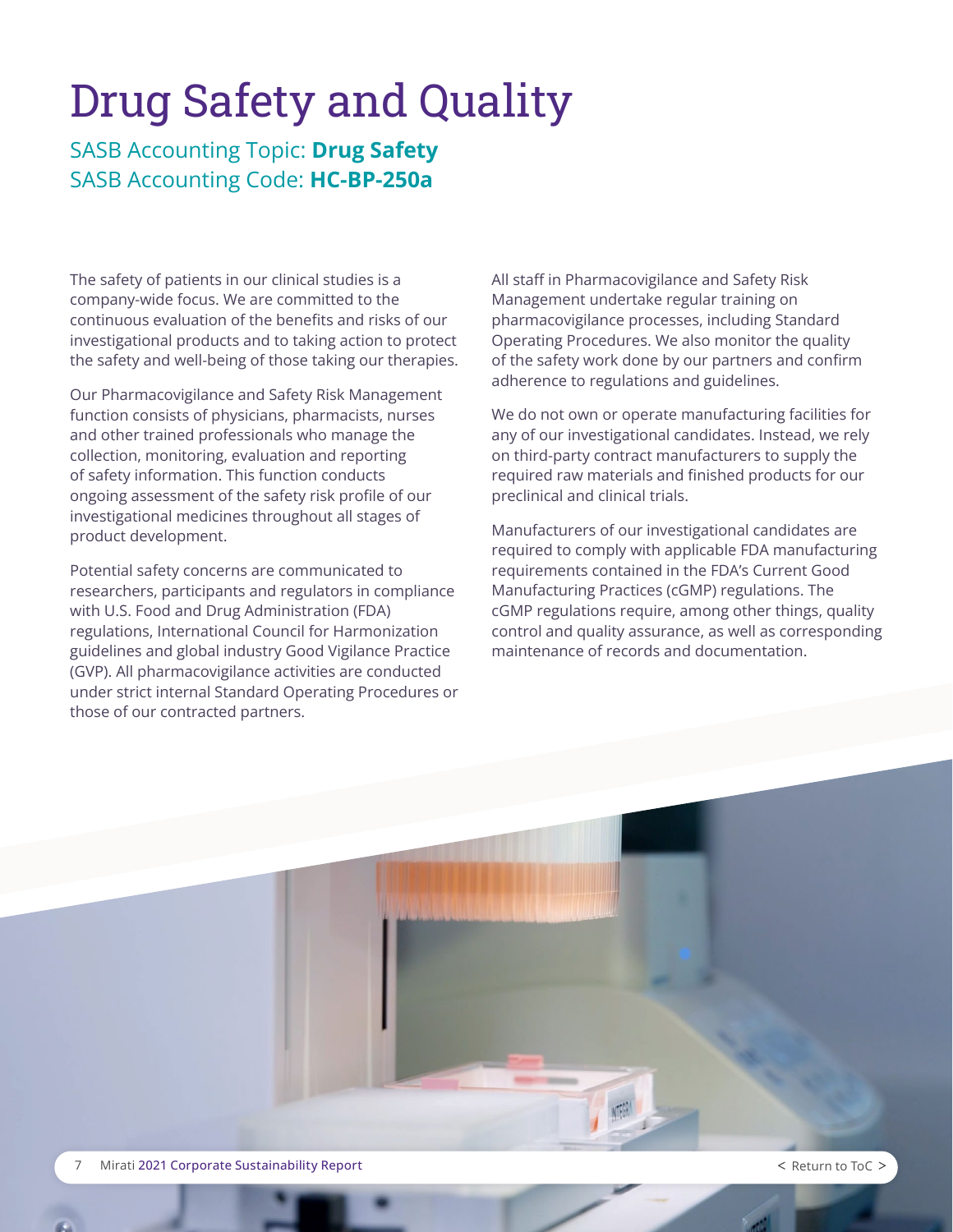## Clinical Trial Programs and Standards

SASB Accounting Topic: **Safety of Clinical Trial Participants**  SASB Accounting Code: **HC-BP-210a**

We have established a series of policies and procedures that govern and describe the ethics of conducting clinical trials at Mirati, including topics such as obtaining informed consent, respect for potential and enrolled subjects, and fair subject selection, among others.

We use Good Clinical Practice (GCP) for designing, conducting, recording and reporting trials. GCP is an international ethical and scientific quality standard that is provided by the International Council on Harmonization. Compliance with this standard provides public assurance that the rights, safety and well-being of trial subjects are protected and that the clinical trial data are credible.

For each clinical study executed, a master Informed Consent Form (ICF) template is required and is submitted to a central Institutional Review Board for approval before adoption. The ICF template provides information regarding the rights of trial subjects and includes relevant contact information in the event of a concern or complaint.

All employees in our clinical development organization are required to take a clinical trials ethics overview course and undertake GCP training.

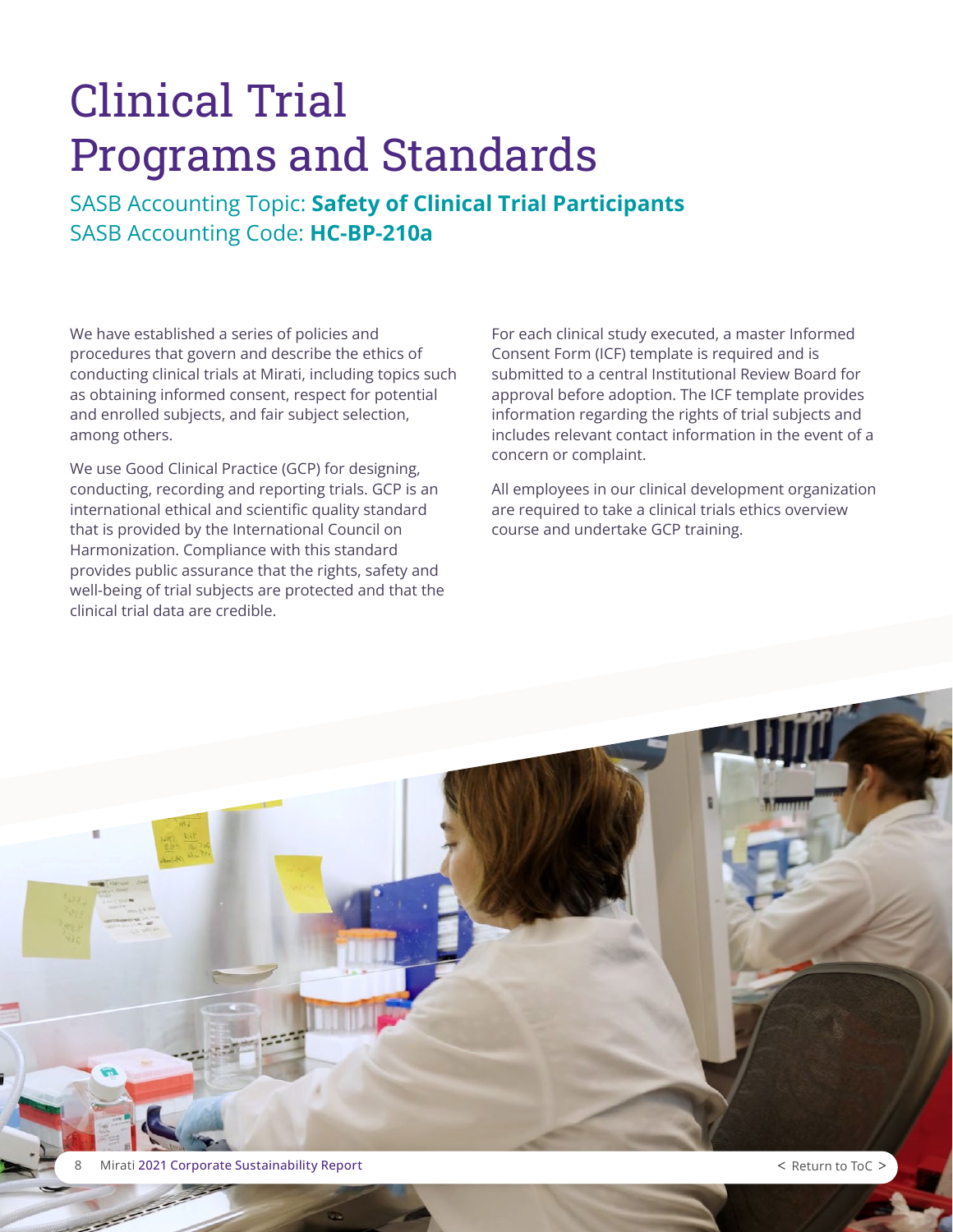# Patient Access and Charitable Giving

We believe all patients should have access to highquality care and affordable medicines. To help achieve this goal, we appointed a Vice President, Market Access and Value. The person in this role leads our efforts to build a patient services program with a focus on access to affordable, quality cancer care.

We are proud to support physicians and patient advocacy in the cancer community. These partnerships help us educate patients on access to clinical trials and approved treatment options and identify high-risk or undertreated populations.

#### **Select examples include:**

- **[A \\$4 million grant to Stand Up to Cancer® \(SU2C\)](https://ir.mirati.com/press-releases/press-release-details/2021/Stand-Up-to-Cancer-Announces-4-Million-Grant-From-Mirati-Therapeutics--to-Support-Research-on-KRAS-Mutant-Cancers/default.aspx)** to develop new approaches to treat patients with KRAS mutant cancers, as a part of the SU2C Catalyst® program.
- **[LunGevity's "No One Missed" Biomarker Testing](https://www.lungevity.org/noonemissed)  [Campaign](https://www.lungevity.org/noonemissed)**, a multi-year initiative to deliver targeted education to patients with lung cancer that focuses on biomarker testing and its benefits. The campaign mission is to build public awareness of comprehensive biomarker testing as a critical part of every non–small-cell lung cancer (NSCLC) diagnosis and empower NSCLC patients to discuss comprehensive biomarker testing with their healthcare team.
- **[Colorectal Cancer Alliance's biomarker](https://www.ccalliance.org/research/library/biomarkers)** think tank initiative and precision medicine patient education program in 2021 brought together key leaders, clinicians, patients and researchers as a part of an advisory committee to explore barriers to biomarker literacy, access to testing and results, treatment planning and medical decision-making.
- **[Lazarex Cancer Foundation \(LCF\)](https://www.lazarex.org/)**: Be a Cancer Superhero! LCF strives to improve cancer health outcomes, clinical trial diversity and enrollment, and patient access to care. Only 6% of eligible patients participate in trials and only 5% are racial or ethnic minorities. Lazarex Cancer Foundation matches patients with cutting edge treatments available in clinical trials today and reimburses the out-of-pocket expenses associated with participating in them.

**As we work to bring life-changing medicines to patients with cancer, we are also deeply committed to giving through our Mirati Gives program.**

Our approach to giving is guided by our focus on making a difference in the lives of patients' families, our employees and the communities with which we collaborate and the neighborhoods where we live.

Our charitable giving strategy focuses on:

- Science, technology, engineering and mathematics (STEM)-centric education, mentorships and grants
- Community investments to address critical issues where Mirati is located, including funding for food banks

Mirati supports community organizations, such as the patient-driven initiative **[Padres Pedal for the](https://protect-us.mimecast.com/s/FNR4C0R9rMHQ59oEHDXjir?domain=gopedal.org)  [Cause](https://protect-us.mimecast.com/s/FNR4C0R9rMHQ59oEHDXjir?domain=gopedal.org)** and Rady Children's Hospital **[Celebration of](https://protect-us.mimecast.com/s/1-QaCgJk9yUKRj0gi2dpS2?domain=secure.radyfoundation.org)  [Champions event](https://protect-us.mimecast.com/s/1-QaCgJk9yUKRj0gi2dpS2?domain=secure.radyfoundation.org)**.

During the 2020 COVID-19 pandemic, Mirati donated breakfast to front-line healthcare workers at the UCSD Moores Cancer Center in San Diego.

We provide ongoing support to groups that support STEM education in grades K-12 including The Links to STEM initiative.

We believe our employees' skills and generosity can also positively impact the communities in which we work and live. Volunteerism further increases pride in what we do and connects us to one another. We encourage our employees to give back by providing two days of paid time off each year to volunteer time in their community.

Each year we coordinate food drives and volunteer shifts at the Jacobs and Cushman San Diego Food Bank and adopt local families in need during the holidays, among other volunteer efforts.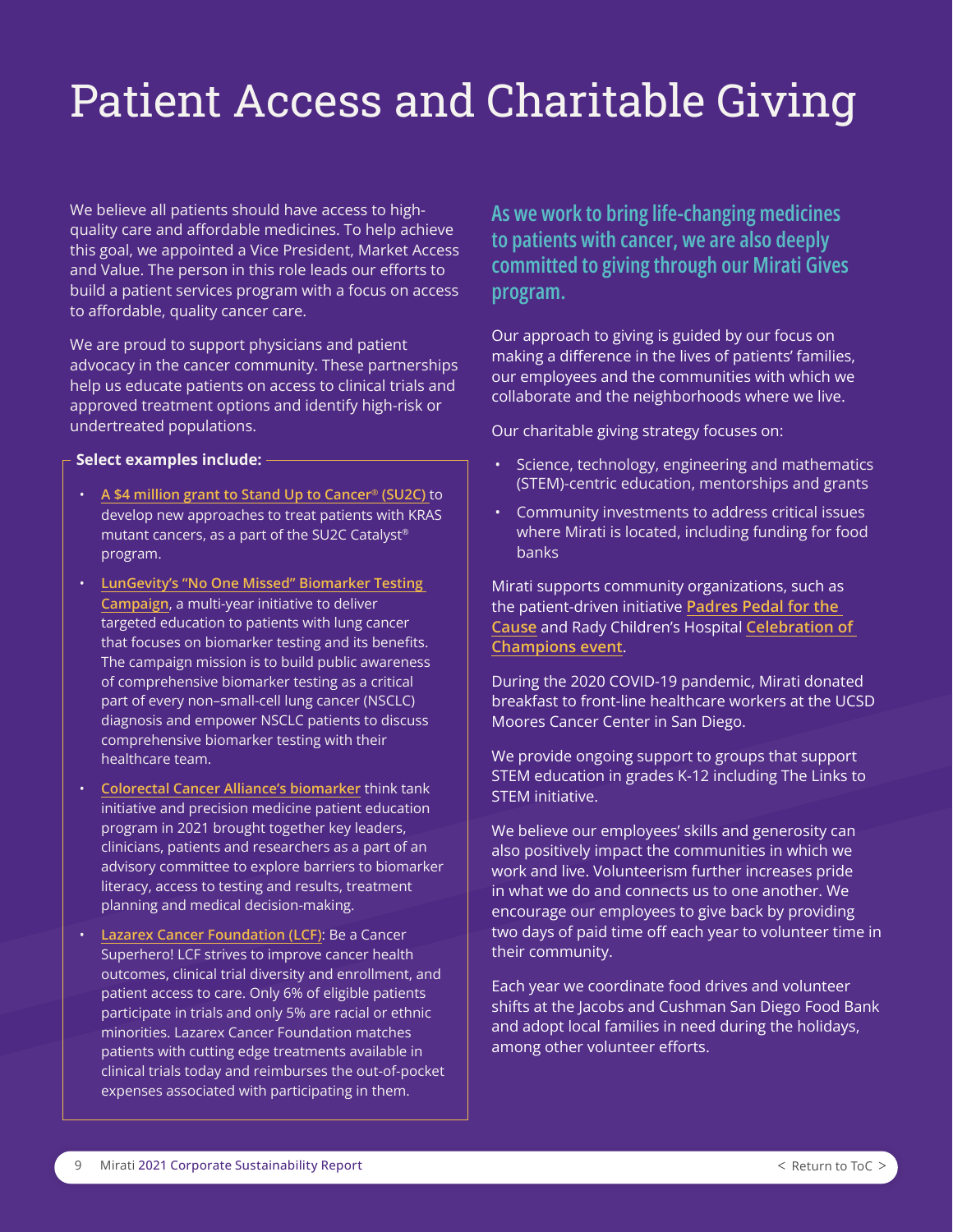# Attracting and Retaining Talent

SASB Accounting Topic: Employee Recruitment, Development & Retention SASB Accounting Code: HC-BP-330a

### **Our passionate team is deeply motivated to participate in work that is both important and unique.**

Our belief is that transforming the lives of those with cancer is more than a job—it's the chance to be part of something game-changing.

We are committed to fostering a workplace environment that attracts and keeps the best people.

Our highly qualified and experienced team is critical to our success. We invest in our people so that we can continue to recruit and retain the expertise we need.

Biannually, Mirati's Human Resources (HR) team partners with leaders to determine the skills we need to develop in our current employees and identify the talent we need to hire.

We offer the opportunity to learn and grow professionally alongside talented colleagues who are committed to helping patients battle cancer.

### **We believe in a Total Rewards experience that enables our employees to save, perform and grow for today and their future.**

Our competitive benefits package is available to all fulltime employees and part-time employees who work 30 hours or more from the first day of employment. Our packages include:

- Potential equity grants, such as stock options/RSUs and performance-based bonuses for all employees except those on commission plans
- Recognition awards
- Employee stock purchase plan
- Retirement savings plan, with company matching contributions
- Medical, dental and life insurance
- Employee assistance program
- Work/life balance arrangements, including core hours and flexible work arrangements
- Paid time off and holidays
- Volunteer hours

### **We make significant investments in training, development and engagement.**

This includes:

- **• Development Programs**
	- Leadership Model Sessions: Interactive sessions to gain insight into leading at Mirati. 90% of our people leaders undertook a Leadership Model session in 2020
	- Leadership Essentials: This is a new program, launched in 2021. We are targeting ~75% participation for our leaders in 2021
	- New People Leader Workshop: Supporting new leaders in understanding Mirati's human capital programs
	- Leadership Insights: Monthly information sessions to set leadership expectations
	- Development programs for individual contributors
- **• Mirati University**

A learning and development portal open to all employees that offers independent and instructor-led courses.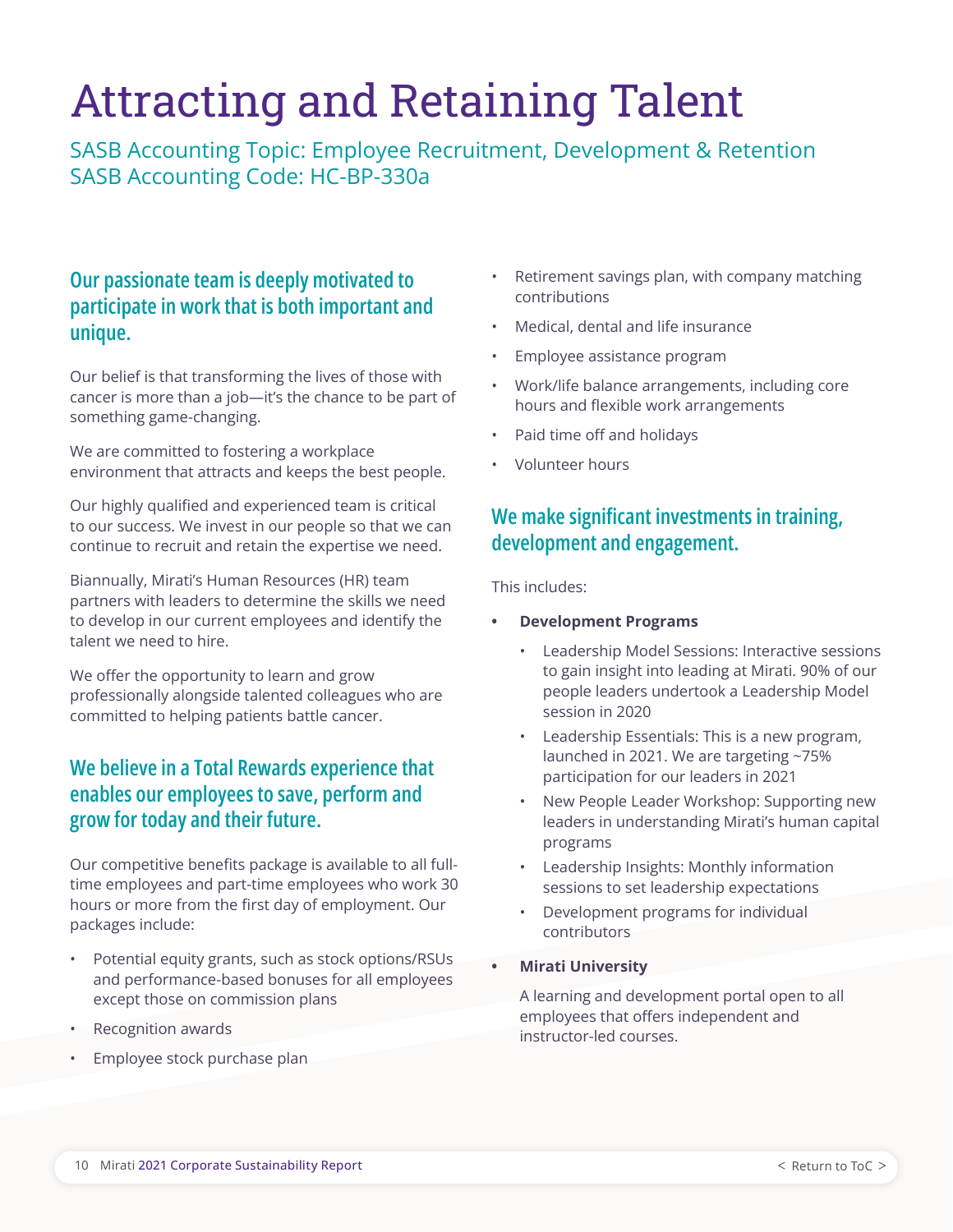#### **• Mirati Mentor Program**

All new Mirati employees are assigned a mentor to offer advice and guidance regarding the day-to-day aspects of working at Mirati. These mentors also act as culture champions to enable every new hire to become a successful contributor to our mission and company objectives.

#### **• Well-Being and Work/Life Balance**

All employees are eligible for enrollment in The Energy Project – PeopleFuel training program. The program is designed to help improve physical energy, increase emotional resilience and to strengthen sense of purpose.

#### **• Performance Reviews**

All employees are eligible for annual performance reviews and mid-year check-ins with their manager. In 2020, 95% of employees received an annual review.

#### **• Engagement Survey**

We conduct an annual employee-wide, anonymous survey to assess our performance on metrics including mission and vision, development and empowerment, our ability to adapt and overall employee satisfaction.

Our internal Learning Management System tracks utilization of our training and development tools and programs. This system, along with our annual survey, help ensure we are evolving our human capital investments to drive the best outcomes for our employees and our business.

### **We Are Building a Diverse, Equitable and Inclusive Workforce**

We believe diverse professional experiences and an inclusive culture can drive better outcomes for patients.

We want employees to be authentic and use their perspectives to contribute to our mission in a meaningful way.

Our culture is one where we challenge norms, have high risk tolerance and celebrate an entrepreneurial and courageous attitude full of grit and determination to make a difference. We strive to create a sense of belonging and inclusion—one in which we laugh and have fun as we drive change together.

In 2021, we initiated a Diversity, Equity and Inclusion (DE&I) program, for which we took the following initial steps:

- Established a DE&I Committee, including cross-functional representatives, including from medical affairs, supply chain, financial planning, business development and human resources
- Surveyed all employees to inform the Company's DE&I objectives and future employee training

We are in the early days of the Company's growth, and our commitment to diversifying the representation of our organization is a commitment that starts at the top.

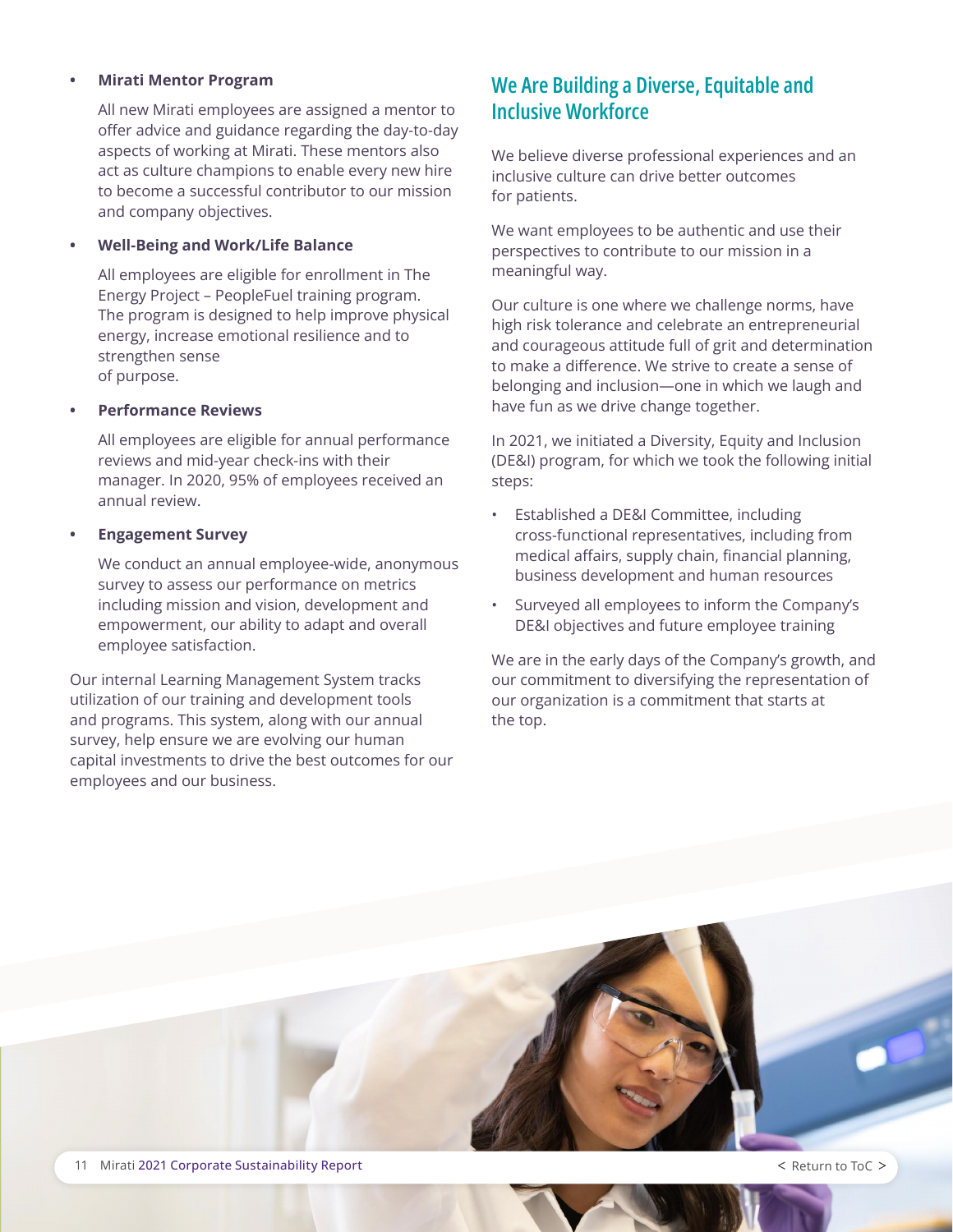The following data reflects our Executive Leadership Team (ELT) composition, as of 11/01/2021. Our current ELT composition can be found on **Mirati.com**.



As we build representation at all levels of our organization, we will continue to focus on the advancement of our diverse talent. As of 11/01/2021 our overall company demographics include:

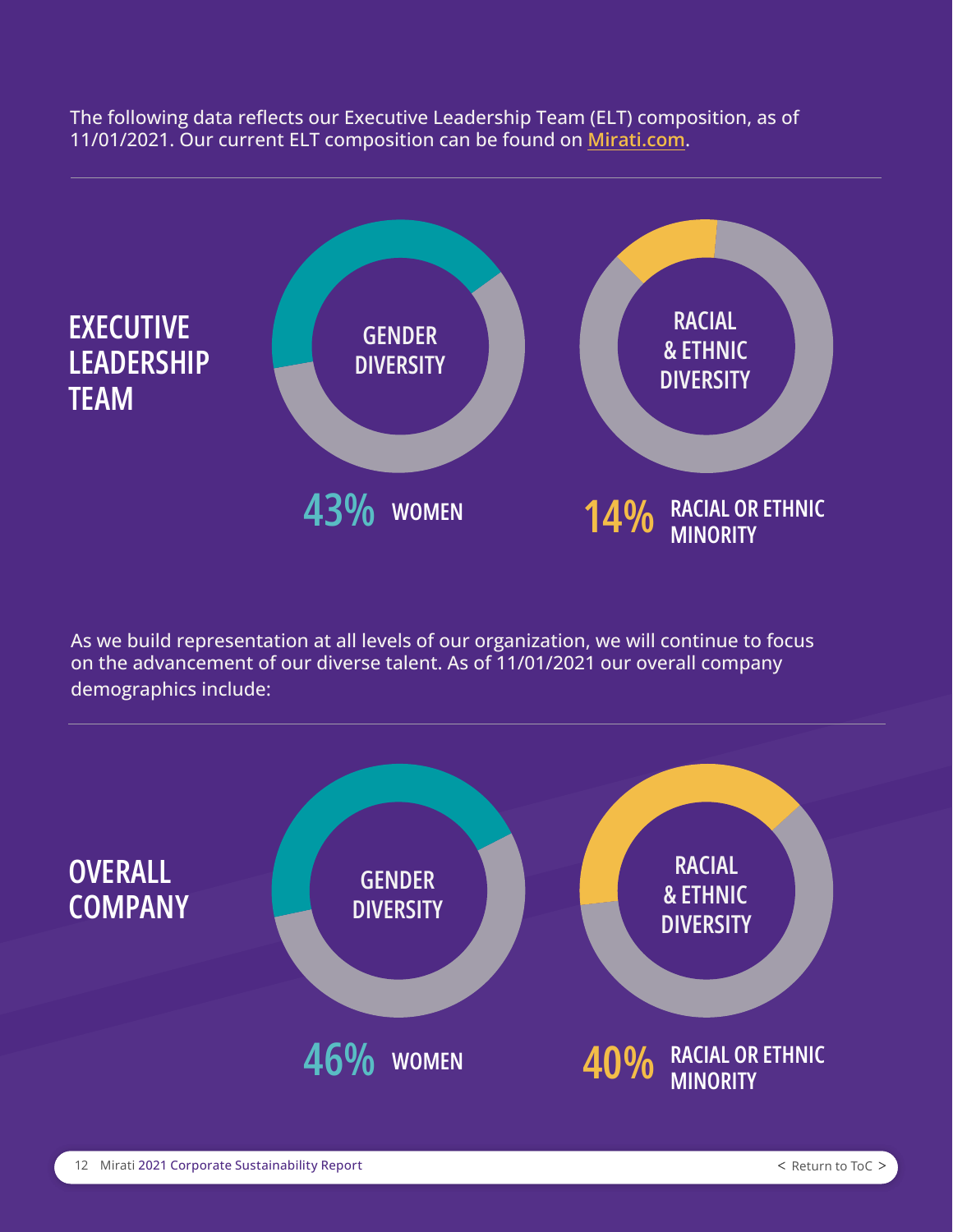## Occupational Health and Safety: COVID-19 Pandemic Response

### **We are committed to providing a healthy and safe work environment for our employees, partners and consultants.**

As the pandemic started to unfold in early 2020, we assembled a cross-functional COVID-19 response team that included our executive leadership.

We are maintaining an unwavering commitment to protect the health, safety and well-being of our workforce while we continue to meet our company goals during this unprecedented time.

All decisions are guided by the following core principles:

- Prioritize Health, Safety & Wellbeing
- Follow Medical & Government Advice
- Operate with Compassion & Flexibility

At the start of the pandemic, we quickly moved to a work-from-home mandate and adopted a flexible work schedule. To allow employees to work from home seamlessly, we provided the necessary technology and collaboration tools and developed an internal task force to identify support opportunities for employees working from home and homeschooling children.

In response to employee feedback and as part of our commitment to supporting our employees and families in meaningful ways throughout the pandemic, we put in place the following programs:

- Work-from-home stipend of \$100 per month for all employees whose jobs are not regularly remote
- Caregiver resources, including a tax-free subsidy to help with unplanned dependent care costs
- Employee Assistance Program (EAP) that includes free resources and confidential counseling for employees and their household members
- Fully covered COVID-19 testing for employees

As we move toward having more of our workforce onsite, we implemented the following protocols based on the current COVID-19 science and local/federal government advice:

- Mirati requires COVID-19 vaccination as a condition to be at our onsite facility in San Diego, California. We understand there will be exceptions and ask our employees to discuss exceptions with HR to ensure privacy, as well as individual consideration and approval.
- Mirati personnel who are onsite are highly recommended to wear face masks when unable to physically distance, regardless of vaccination status. Mirati provides disposable masks.
- Face masks and a negative COVID-19 test result are required for those who are unvaccinated for each week they are approved to come on-site.
- All personnel complete a touch-free temperature check and "check in" to the site via a third-party app to help keep track of employees coming to the site for potential contact tracing needs.

We have been able to navigate our new working environment with compassion, empathy and flexibility.

We understand that one size does not fit all and continually evaluate our approach in line with our principles to meet our company goals, while maintaining the well-being and productivity of our teams.